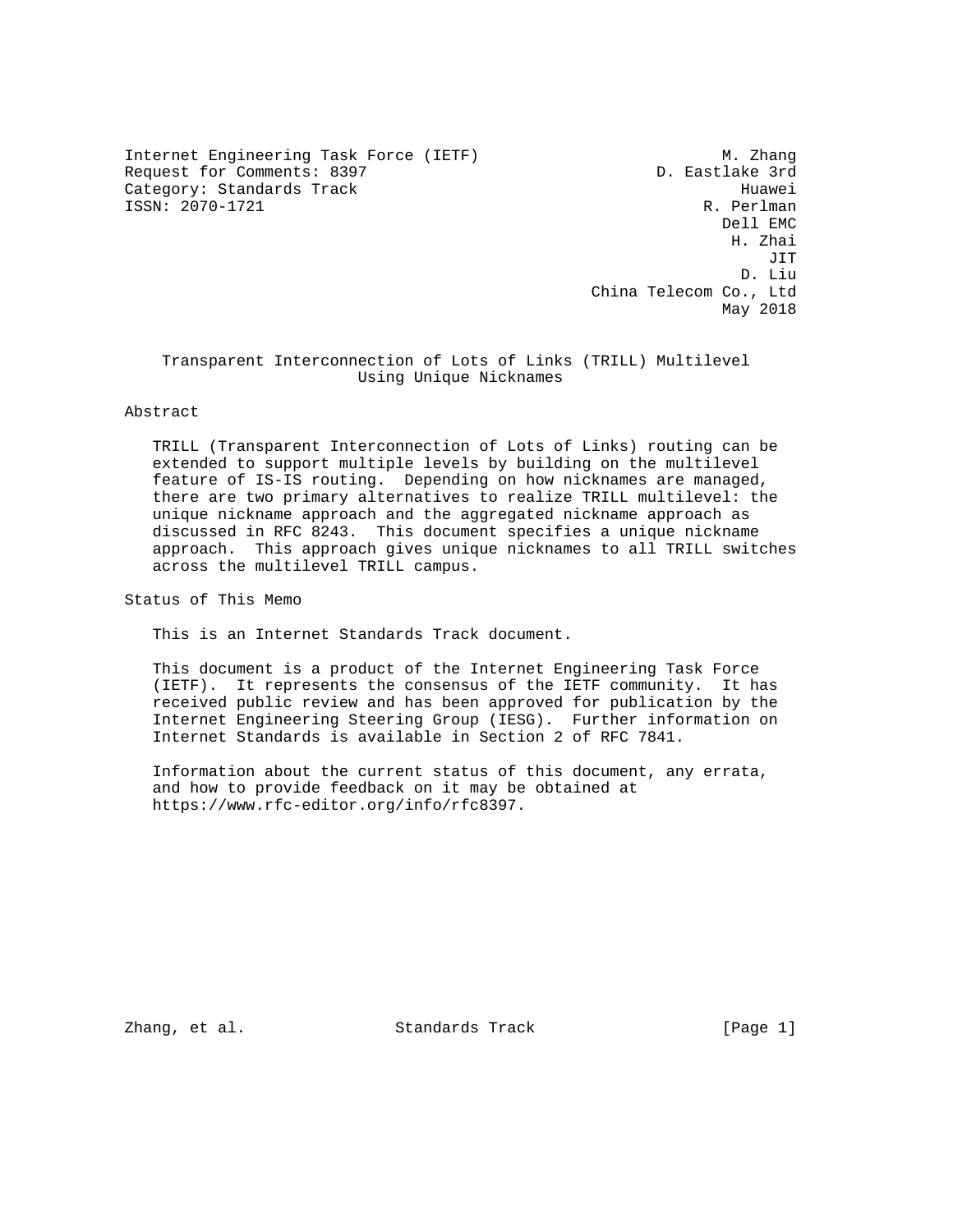# Copyright Notice

 Copyright (c) 2018 IETF Trust and the persons identified as the document authors. All rights reserved.

 This document is subject to BCP 78 and the IETF Trust's Legal Provisions Relating to IETF Documents (https://trustee.ietf.org/license-info) in effect on the date of publication of this document. Please review these documents

 carefully, as they describe your rights and restrictions with respect to this document. Code Components extracted from this document must include Simplified BSD License text as described in Section 4.e of the Trust Legal Provisions and are provided without warranty as described in the Simplified BSD License.

### Table of Contents

| 2 <sub>1</sub>                           |
|------------------------------------------|
|                                          |
|                                          |
|                                          |
|                                          |
|                                          |
|                                          |
|                                          |
|                                          |
|                                          |
|                                          |
| 5. Mix with Aggregated Nickname Areas 11 |
| б.                                       |
|                                          |
|                                          |
|                                          |
|                                          |
|                                          |
|                                          |

Zhang, et al. Standards Track [Page 2]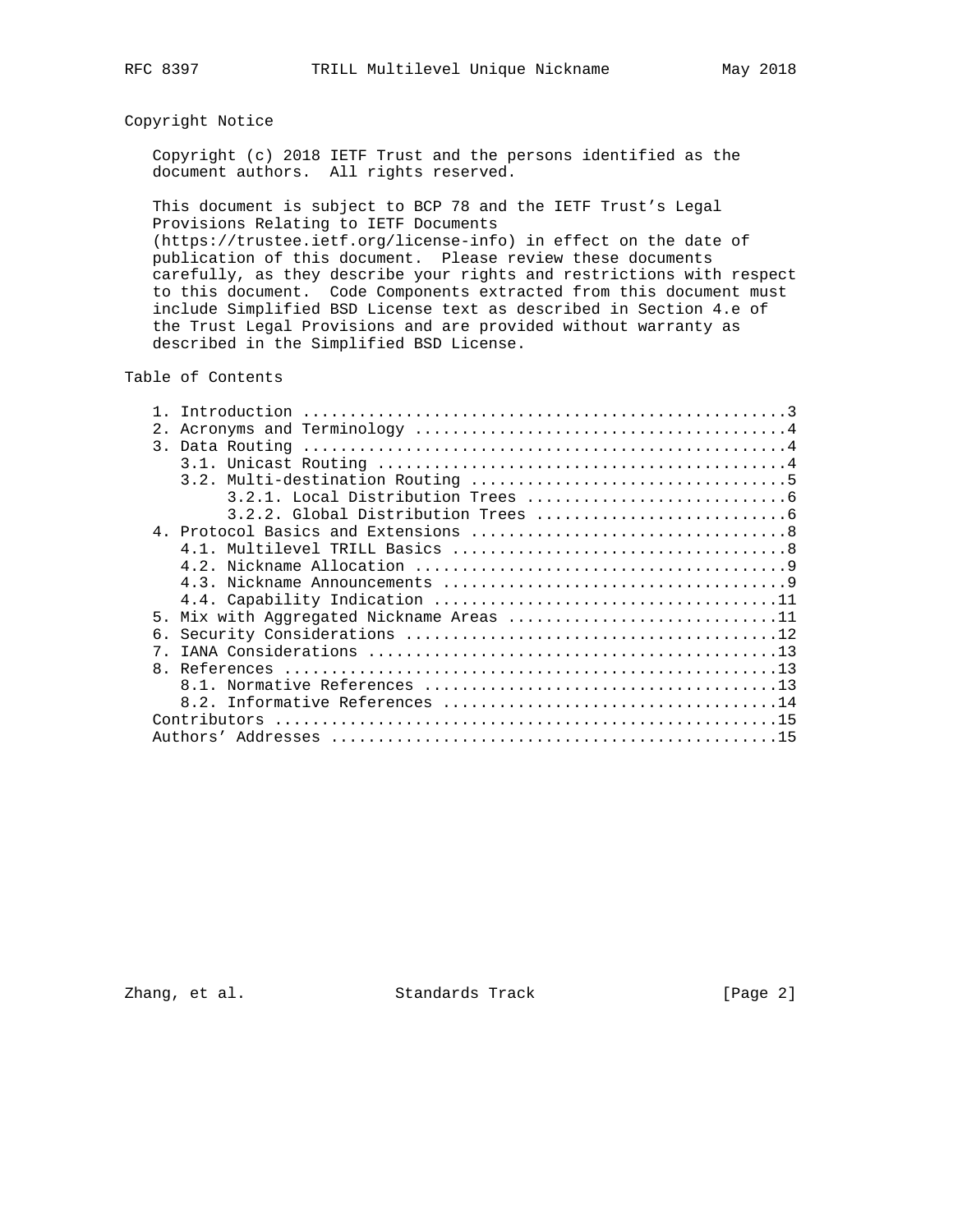## 1. Introduction

 The multiple-level feature of [IS-IS] can increase the scalability of TRILL as discussed in [RFC8243]. However, multilevel IS-IS needs some extensions to support the TRILL multilevel feature. The two most significant extensions are how TRILL switch nicknames are managed and how distribution trees are handled [RFC8243].

 There are two primary alternatives to realize TRILL multilevel [RFC8243]. One approach, which is referred to as the "aggregated nickname" approach, involves assigning nicknames to the areas, and allowing nicknames to be reused in different areas by having the border TRILL switches rewrite nickname fields when entering or leaving an area. For more description of the aggregated nickname approach, one can refer to [RFC8243] and [SingleN]. The other approach, which is referred to as the "unique nickname" approach, is specified in this document. The unique nickname approach gives unique nicknames to all the TRILL switches in the multilevel campus by having the TRILL switches at the Level 1 / Level 2 border advertise into the Level 1 area those nicknames are not available for assignment in that area and advertising into the Level 2 area those nicknames that are used by the Level 1 area so that other areas cannot use them anymore. The advertising of Level 1 nicknames informs the rest of the campus how to reach the nicknames residing in that area. In this document, protocol extensions that support such advertisement are specified.

 Each RBridge in a unique nickname area calculates two types of trees: local distribution trees and global distributions trees. For multi destination traffic that is limited to an area, the packets will be flooded on a local distribution tree. Otherwise, the multi destination packets will be flooded along a global distribution tree.

 In the unique nickname approach, nicknames are globally valid so that border RBridges do not rewrite the nickname field of TRILL data packets that transition between Level 1 and Level 2, as border RBridges do in the aggregated nickname approach. If a border RBridge is a transit node on a forwarding path, it does not learn MAC addresses of the TRILL data packets forwarded along this path. Testing and maintenance operations that originate in one area and terminate in a different area are also simplified [RFC8243]. For these reasons, the unique nickname approach might realize simpler border RBridges than the aggregated nickname approach. However, the unique nickname approach is less scalable and may be less well suited for very large campuses.

Zhang, et al. Standards Track [Page 3]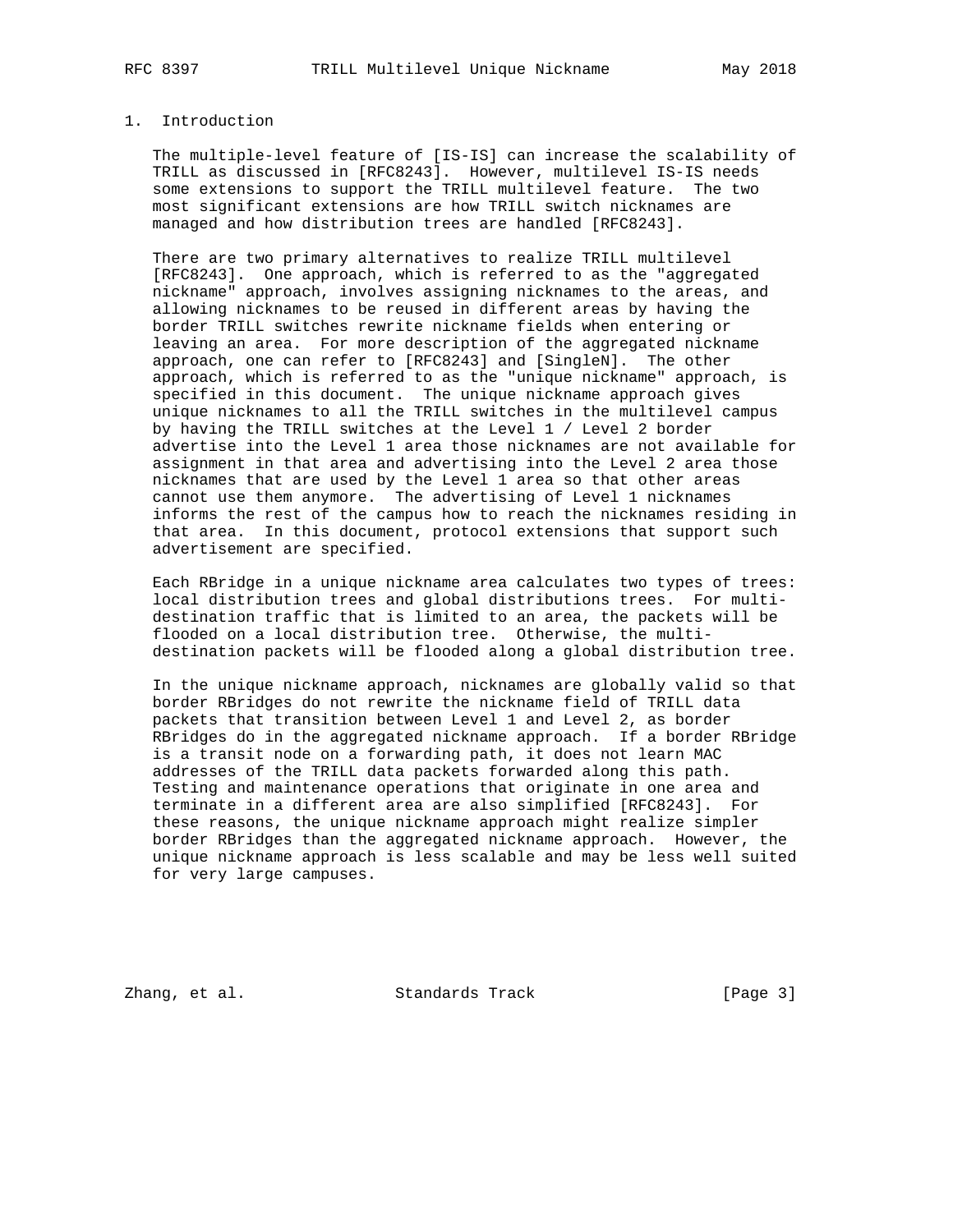2. Acronyms and Terminology

 Border RBridge: An RBridge that is located on the border between two or more RBridge areas.

Data Label: VLAN or FGL [RFC7172]

IS-IS: Intermediate System to Intermediate System [IS-IS]

RBridge: A device implementing the TRILL protocol.

 TRILL: Transparent Interconnection of Lots of Links or Tunneled Routing in the Link Layer [RFC6325].

TRILL switch: An alternative name for an RBridge.

 The key words "MUST", "MUST NOT", "REQUIRED", "SHALL", "SHALL NOT", "SHOULD", "SHOULD NOT", "RECOMMENDED", "NOT RECOMMENDED", "MAY", and "OPTIONAL" in this document are to be interpreted as described in BCP 14 [RFC2119] [RFC8174] when, and only when, they appear in all capitals, as shown here.

3. Data Routing

| Area X                                                           | level 2 | Area Y |  |
|------------------------------------------------------------------|---------|--------|--|
|                                                                  |         |        |  |
| $S---RB27---Rx--Rz---RB2---Rb---Rc--Rd---Re--RB3---Rk--RB44---D$ |         |        |  |
| 27                                                               |         |        |  |
|                                                                  |         |        |  |

Figure 1: An Example Topology for TRILL Multilevel

 Figure 1 is adapted from the example topology of [RFC8243], where S is Source, and D is Destination.

The routing processes are described in the following two subsections.

#### 3.1. Unicast Routing

 The plain RBridge RB27 has a different view of the topology of the TRILL campus than its border RBridge RB2. For an outward path that reaches an RBridge not in the same area (say, RB44), RB27 calculates the segment of the path in Area X, the border RBridge RB2 calculates the segment in Level 2, while the border RBridge to the destination area, RBridge RB3, calculates the segment from itself to RB44.

Zhang, et al. Standards Track [Page 4]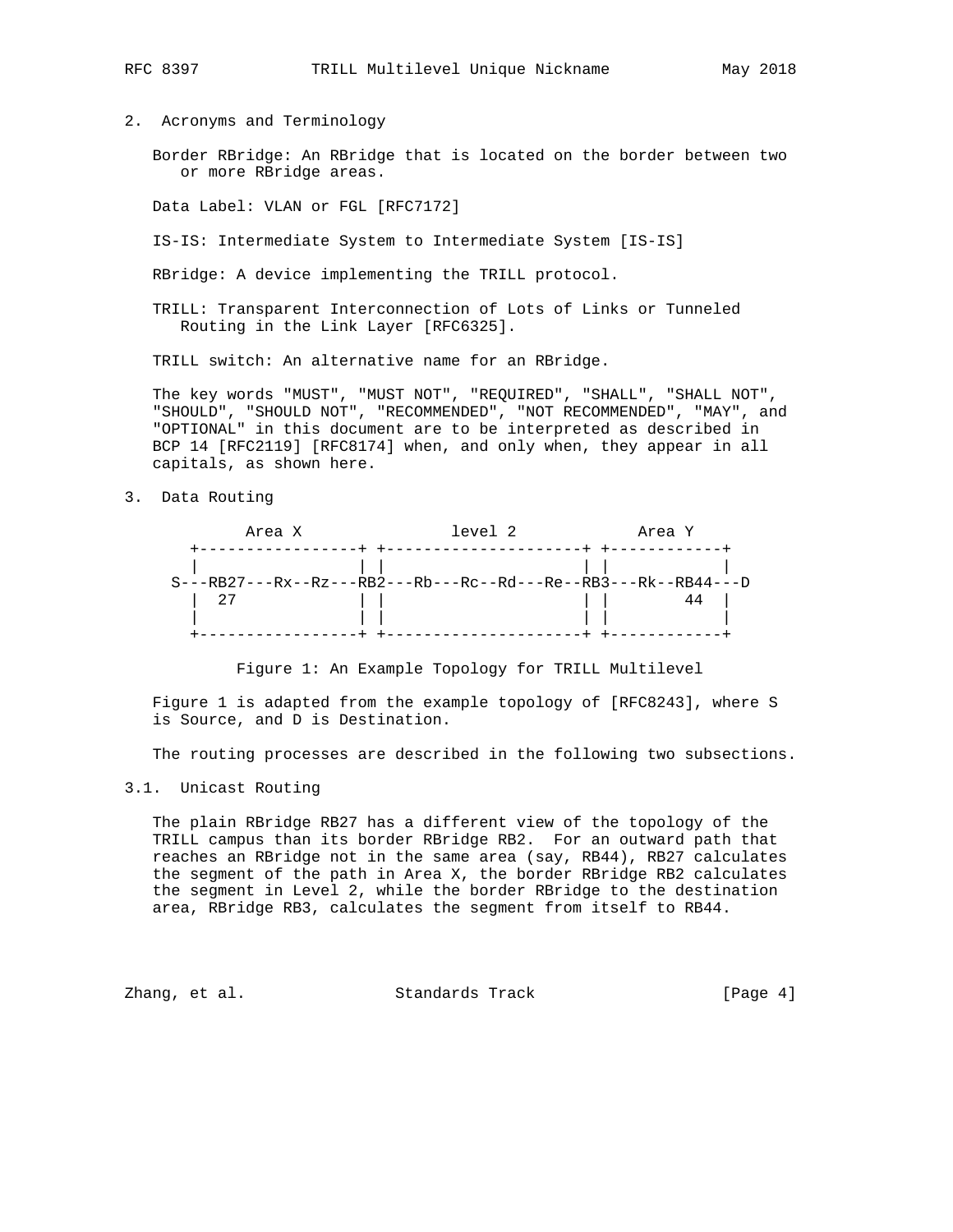Let us say that S transmits a frame to destination D and let us say that D's location is learned by the relevant TRILL switches already. These relevant switches have learned the following:

 1) RB27 has learned that D is connected to nickname 44. 2) RB2 has learned that nickname 44 is accessible through RB3.

The following sequence of events will occur:

- S transmits an Ethernet frame with source MAC = S and destination  $MAC = D$ .
- RB27 encapsulates with a TRILL header with ingress RBridge nickname 27, and egress RBridge nickname 44 producing a TRILL Data packet.
- RB2 has announced in the Level 1 IS-IS instance in Area X that it owns all nicknames of other areas, including 44. Therefore, IS-IS routes the packet to RB2.
- The packet is forwarded through Level 2, from RB2 to RB3, which has advertised, in Level 2, it owns the nickname 44.
- RB3, when forwarding into Area Y, does not change the ingress nickname 27 or the egress nickname 44.
- RB44, when decapsulating, learns that S is attached to nickname 27.
- 3.2. Multi-destination Routing

 The scope of Multi-destination routing is defined by the tree root nickname. A tree with a Level 2 tree root nickname is global, and a tree with a Level 1 tree root nickname is local. See Section 4.2 for the Level 1 and Level 2 nickname allocation.

 Border RBridges announce the global trees to be calculated only for those Data Labels that span across areas. APPsub-TLVs as specified in Section 3.2 of [RFC7968] will be advertised for this purpose. Based on the Data Label, an ingress RBridge can determine whether a global tree or a local tree is to be used for a TRILL multi destination Data packet.

 If there are legacy TRILL switches that do not understand the APPsub- TLVs for tree selection, configuration MUST guarantee that Data Labels [RFC7172] being used globally in Level 2 are disabled on these legacy TRILL switches. (Otherwise, the legacy TRILL switches might use local trees for multi-destination traffic with a global scope.)

Zhang, et al. Standards Track [Page 5]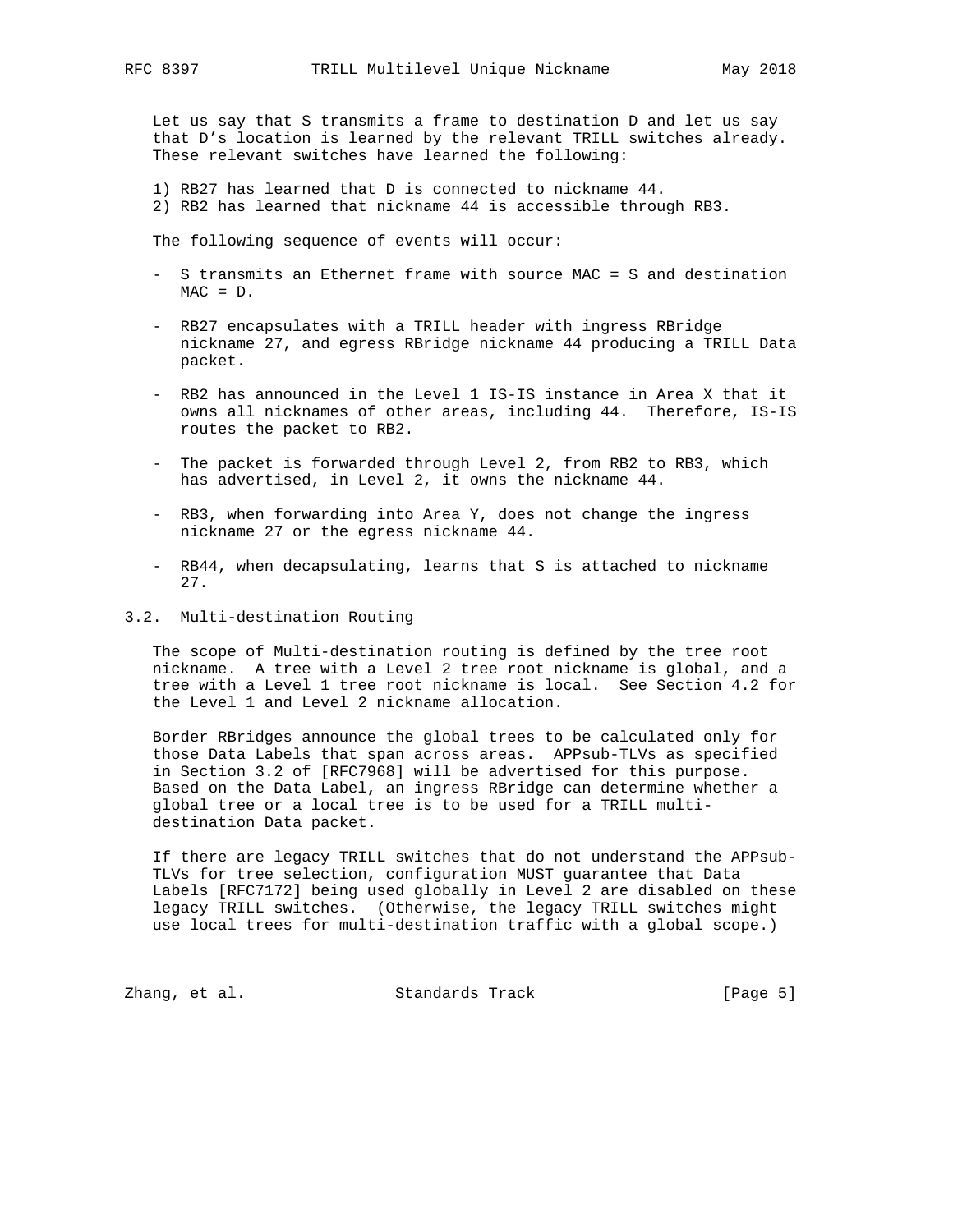These legacy TRILL switches may use global trees to flood multi destination packets with a scope of the local area. Those global trees MUST be pruned at the border TRILL switches based on Data Labels.

# 3.2.1. Local Distribution Trees

 The root RBridge RB1 of a local distribution tree resides in the area. RBridges in this area calculate this local tree based on the link state information of this area, using RB1's nickname as the root. Protocol behaviors for local distribution trees have been specified in Section 4.5 of [RFC6325]. The sole difference is that the local distribution tree spans this area only. A multi destination packet with an egress nickname of the root RBridge of a local tree MUST NOT be leaked into Level 2 at the border RBridge.

#### 3.2.2. Global Distribution Trees

 Within Level 2, the RBridge with the highest tree root priority advertises the set of global trees by providing a list of Level 2 RBridge nicknames as defined in Section 4.5 of [RFC6325].

 According to [RFC6325], the RBridge with the highest root priority advertises the tree roots for a Level 1 area. There has to be a border RBridge with the highest root tree priority in each area so that it can advertise the global tree root nicknames into the area. Also, this border RBridge MUST advertise the set of local distribution trees by providing another set of nicknames. Since nicknames of global tree roots and local tree roots indicate different flooding scopes, these two sets MUST NOT overlap. If a border RBridge has been assigned both as a global tree root and a local tree root, it MUST acquire both global tree root nickname(s) and local tree root nickname(s). However, non-border RBridges in an area do not differentiate between a global tree root nickname and a local tree root nickname.

 Suppose RB3 is the RBridge with the highest tree root priority within Level 2, and RB2 is the highest tree root priority in Area X. RB2 advertises in Area X that nickname RB3 is the root of a distribution tree. Figures 2 through 5 illustrate how different RBridges view the global distribution tree.

Zhang, et al. Standards Track (Page 6)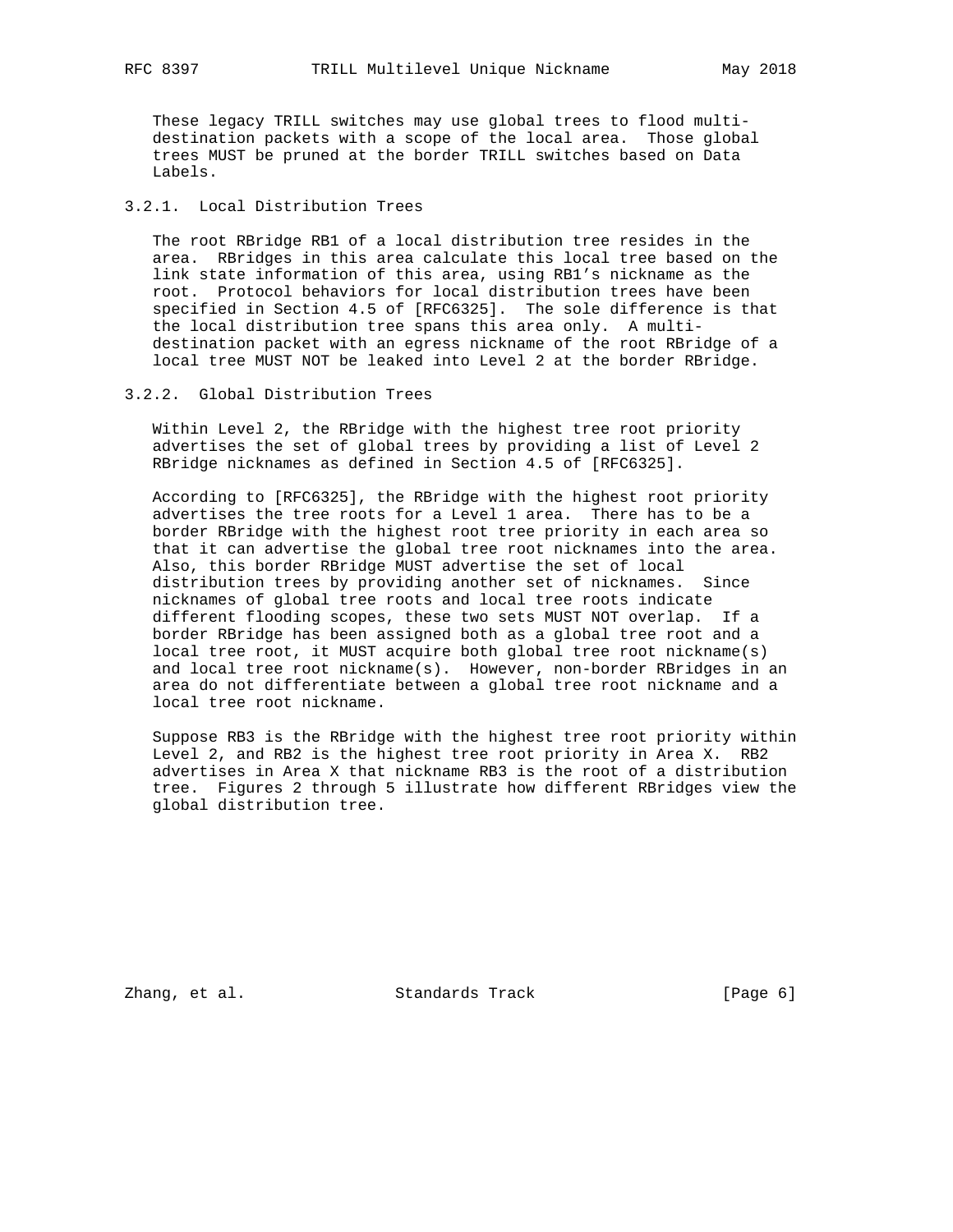RB2,RB3,Rb,Rc,Rd,Re,Rk,RB44 <u>o antico de la contrada de la contrada de la contrada de la contrada de la contrada de la contrada de la con</u> / Rz o / Rx o / RB27 o

Figure 2: RB27's View of the Global Distribution Tree



 Rb o / R27,Rx,Rz,RB2 o

Figure 4: RB3's View of the Global Distribution Tree

Zhang, et al. Standards Track [Page 7]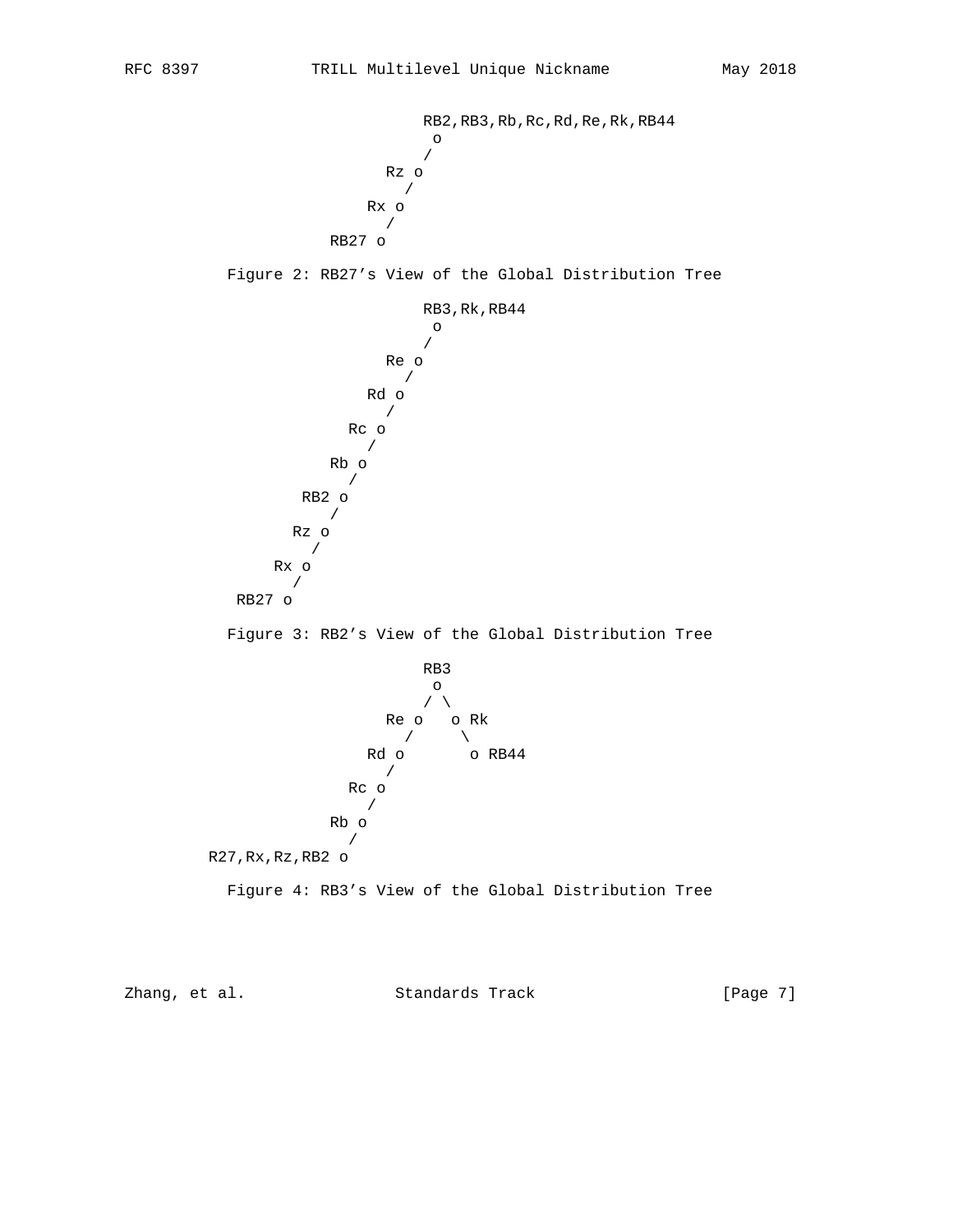RB3,RB27,RBx,RBz,RB2,Rb,Rc,Rd,Re <u>o antico de la contrada de la contrada de la contrada de la contrada de la contrada de la contrada de la con</u>  $\mathcal{N}$  and  $\mathcal{N}$  are the set of  $\mathcal{N}$  o Rk  $\mathcal{N}$  and the set of the set of the set of the set of the set of the set of the set of the set of the set of the set of the set of the set of the set of the set of the set of the set of the set of the set of the set of o RB44

Figure 5: RB44's View of the Global Distribution Tree

 The following sequence of events will occur when a multi-destination TRILL Data packet is forwarded using the global distribution tree:

- RB27 produces a multi-destination (M bit is one) TRILL Data packet with ingress RBridge nickname 27 and egress RBridge nickname 3. RB27 floods this packet using the segment of the global distribution tree that resides in Area X.
- RB2, when flooding the packet in Level 2, uses the segment of the global distribution tree that resides in Level 2.
- RB3, when flooding the packet into Area Y, uses the segment of the global distribution tree that resides in Area Y.
- The multicast listener RB44, when decapsulating the received packet, learns that S is attached to nickname 27.
- 4. Protocol Basics and Extensions
- 4.1. Multilevel TRILL Basics

 Multilevel TRILL builds on the multilevel feature of [IS-IS]. Border RBridges are in both a Level 1 area and in Level 2. They establish adjacency with Level 1 RBridges as specified in [RFC7177] and [RFC6325]. They establish adjacency with Level 2 RBridges in exactly the same way except that (1) for a LAN link, the IS-IS Hellos used are Level 2 Hello PDUs [IS-IS] and (2) for a point-to-point link, the Level is configured and indicated in flags in the point-to-point Hello. The state machines for Level 1 and Level 2 adjacency are independent, and two RBridges on the same LAN link can have any adjacency state for Level 1 and, separately, any adjacency state for Level 2. Level 1 and Level 2 link state flooding are independent using Level 1 and Level 2 versions of the relevant IS-IS PDUs (LSP, CSNP, PSNP, FS-LSP, FS-CSNP, and FS-PSNP [RFC7356] [RFC7780]). Thus, Level 1 link state information stays within a Level 1 area and Level 2 link state information stays in Level 2 unless there are specific provisions for leaking (copying) information between levels. This is why multilevel can address the TRILL scalability issues as specified in Section 2 of [RFC8243].

Zhang, et al. Standards Track [Page 8]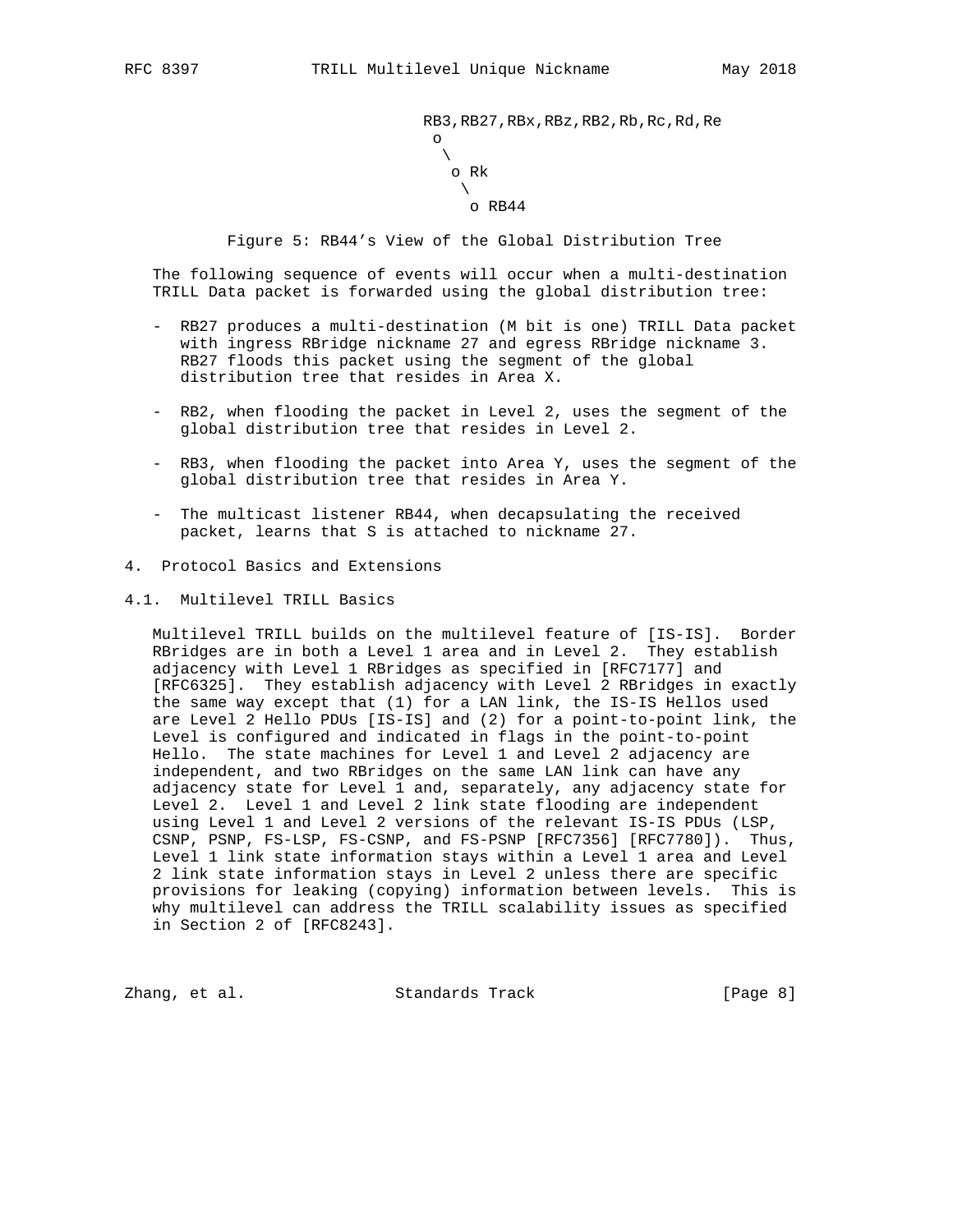The former "campus wide" minimum acceptable link size Sz is calculated as before: by Level 1 RBridges (including border RBridges) using the originatingLSPBufferSize advertised in the Level 1 LSP so it is area local in multilevel TRILL. A minimum acceptable link size in Level 2, called Sz2, is calculated by the RBridges participating in Level 2 in the same way as Sz is calculated but using the originatingLSPBufferSize distributed in Level 2 LSPs.

#### 4.2. Nickname Allocation

 Level 2 RBridges contend for nicknames in the range from 0xF000 through 0xFFBF the same way as specified in [RFC6325]: using Level 2 LSPs. The highest-priority border router for a Level 1 area should contend with others in Level 2 for blocks of nicknames for the range from 0x0001 to 0xEFFF. Blocks of 64 aligned on boundaries of multiples of 64 are RECOMMENDED in this document.

 The nickname contention in Level 2 will determine which blocks of nicknames are available for an area and which blocks of nicknames are used elsewhere. The NickBlockFlags APPsub-TLV as specified in Section 4.3 will be used by the border RBridge(s) to announce the nickname availability.

#### 4.3. Nickname Announcements

 Border RBridges need to exchange nickname information between Level 1 and Level 2; otherwise, forwarding paths inward or outward will not be calculated. For this purpose, border RBridges need to fabricate nickname announcements. Sub-TLVs used for such announcements are specified as follows.

 Besides its own nickname(s), a border RBridge MUST announce, in its area, the ownership of all external nicknames that are reachable from this border RBridge. These external nicknames include nicknames used in other unique nickname areas and nicknames in Level 2. Non-border RBridge nicknames within aggregated nickname areas are excluded. Also, a border RBridge MUST announce, in Level 2, the ownership of all nicknames within its area. From listening to these Level 2 announcements, border RBridges can figure out the nicknames used by other areas.

 RBridges in the TRILL base protocol use the Nickname Sub-TLV as specified in Section 2.3.2 of [RFC7176] to announce the ownership of nicknames. However, it becomes uneconomic to use this Sub-TLV to announce a mass of internal/external nicknames. To address this issue, border RBridges SHOULD make use of the NickBlockFlags

Zhang, et al. Standards Track [Page 9]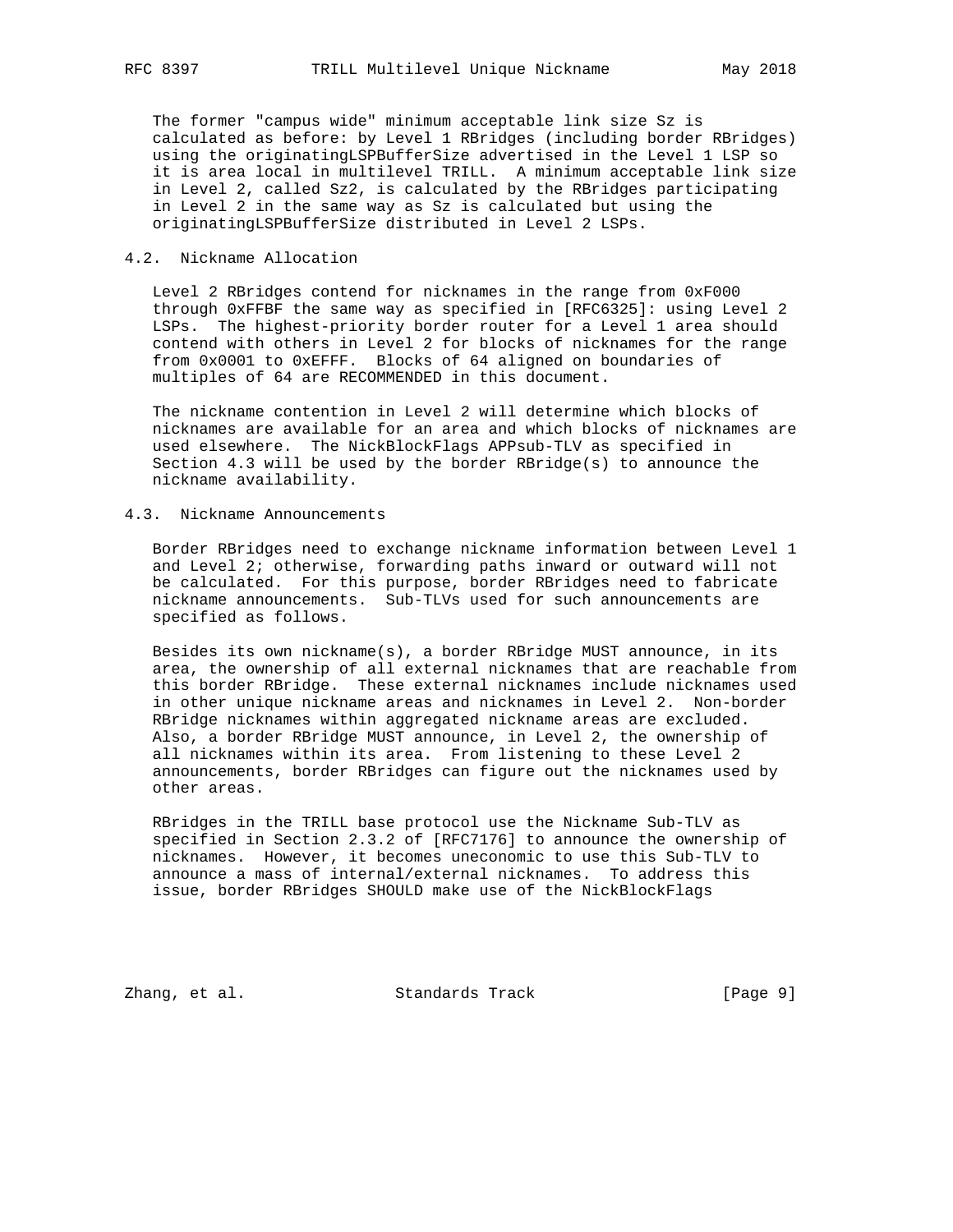APPsub-TLV to advertise into the Level 1 area the inclusive range of nicknames that are or are not available for self allocation by the

Level 1 RBridges in that area. Its structure is as follows:

 0 1 2 3 4 5 6 7 8 9 10 11 12 13 14 15 +--+--+--+--+--+--+--+--+--+--+--+--+--+--+--+--+ | Type = 24 | +--+--+--+--+--+--+--+--+--+--+--+--+--+--+--+--+ | Length | +--+--+--+--+--+--+--+--+--+--+--+--+--+--+--+--+ | OK | RESV +--+--+--+--+--+--+--+--+--+--+--+--+--+--+--+--+ | Nickname Block 1 +--+--+--+--+--+--+--+--+--+--+--+--+--+--+--+--+ | ... +--+--+--+--+--+--+--+--+--+--+--+--+--+--+--+--+ | Nickname Block K | +--+--+--+--+--+--+--+--+--+--+--+--+--+--+--+--+

o Type: 24 (TRILL NickBlockFlags)

o Length: 2 + 4\*K, where K is the number of nickname blocks.

- o OK:
	- When this bit is set to 1, the blocks of nicknames in this APPsub-TLV are associated to the border RBridge's attached Level 1 area. The APPsub-TLV will be advertised in both Level 1 and Level 2. For nicknames that fall in the ranges of the nickname blocks, RBridges of Level 2 always route to the originating border RBridge, just as if this border RBridge owns these nicknames.
	- When this bit is set to 0, it indicates that the nicknames covered by the nickname blocks are being used in Level 2 or other areas so that they are not available for use in the border RBridge's attached Level 1 area. The APPsub-TLV will be advertised into Level 1 only. For nicknames that fall in the ranges of the nickname blocks, RBridges of the area always route to the originating border RBridge, just as if this border RBridge owns these nicknames. For nicknames in these ranges, other RBridges will deem that they are owned by the originating border RBridge. The paths to nicknames that fall in these ranges will be calculated to reach the originating border RBridge. TRILL Data packets with egress nicknames that are neither in these ranges nor announced by any RBridge in the area MUST be discarded.

Zhang, et al. Standards Track [Page 10]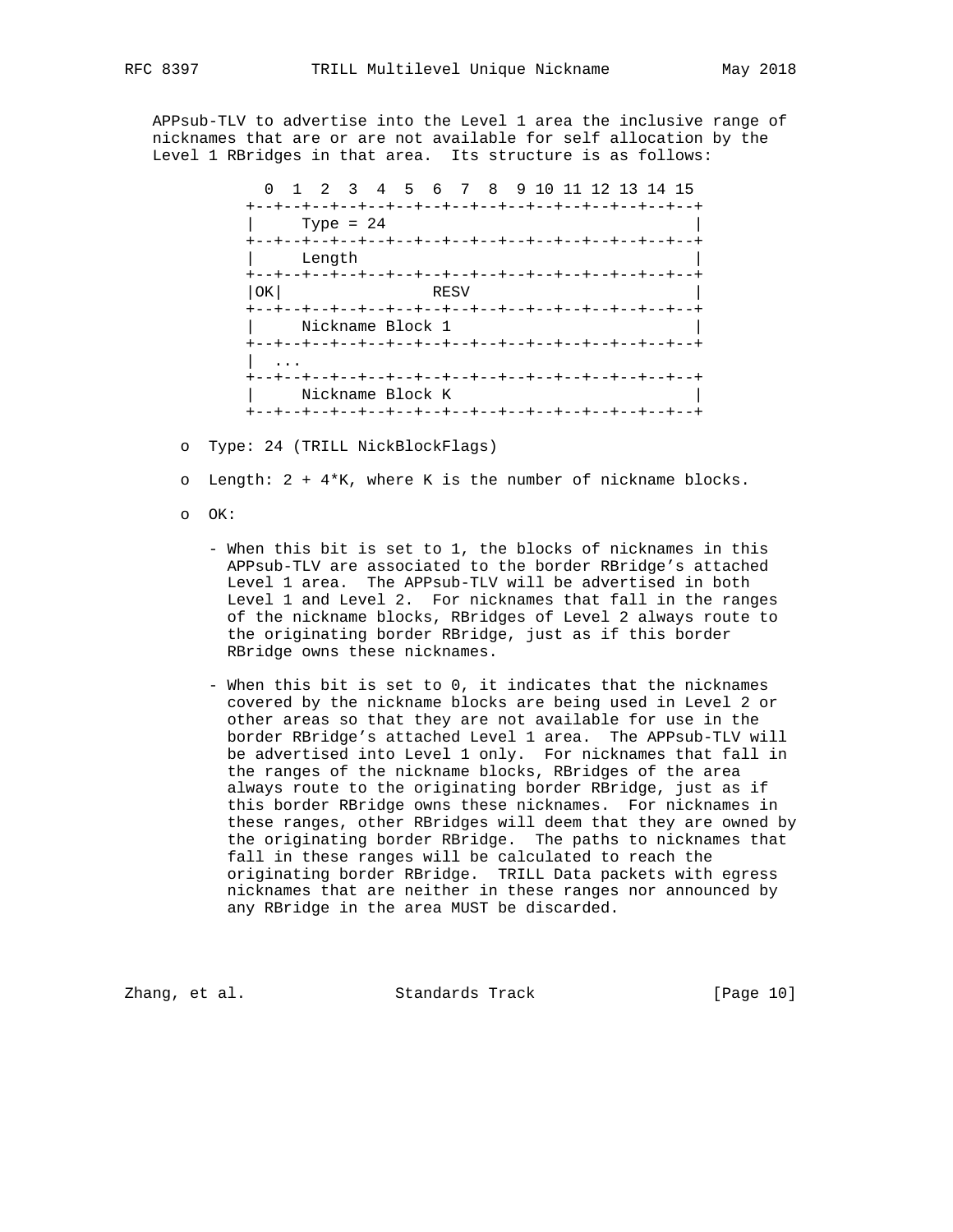- o RESV: reserved for future flag allocation. MUST be sent as zero and ignored on receipt.
- o Nickname Block: a starting and ending nickname as follows:

 +--+--+--+--+--+--+--+--+--+--+--+--+--+--+--+--+ starting nickname +--+--+--+--+--+--+--+--+--+--+--+--+--+--+--+--+ ending nickname +--+--+--+--+--+--+--+--+--+--+--+--+--+--+--+--+

 Nickname Sub-TLV as specified in Section 2.3.2 of [RFC7176] is still allowed to be used, given the above NickBlockFlags APPsub-TLV is being used.

 There might be multiple border RBridges connected to the same area. Each border RBridge may advertise a subset of the entire internal/external nickname space in order to realize load balance. However, optimization of such load balance is an implementation issue and is outside the scope of this document.

 As specified in Section 4.2.6 of [RFC6325], multiple border RBridges may claim the same nicknames outwardly and/or inwardly. Other RBridges add those nicknames as if they are attached to all of those border RBridges.

### 4.4. Capability Indication

 All border RBridges MUST understand the NickBlockFlags APPsub-TLV. Non-border RBridges in an area should understand the NickBlockFlags APPsub-TLV. If an RBridge within an area understands the NickBlockFlags APPsub-TLV, it MUST indicate this capability by announcing it in its TRILL-VER Sub-TLV. (See Section 7.)

 If there are RBridges that do not understand the NickBlockFlags APPsub-TLV, border RBridges of the area MUST also use the traditional Nickname Sub-TLV [RFC7176] to announce into the area those nicknames covered by the nickname blocks of the NickBlockFlags APPsub-TLV whose OK is 0. The available range of nicknames for this area should be configured on these traditional RBridges.

#### 5. Mix with Aggregated Nickname Areas

 The design of TRILL multilevel allows a mixture of unique nickname areas and aggregated nickname areas (see Section 1.2 of [RFC8243]). Usage of nickname space MUST be planned so that nicknames used in any one unique nickname area and Level 2 are never used in any other areas, including unique nickname areas as well as aggregated nickname

Zhang, et al. Standards Track [Page 11]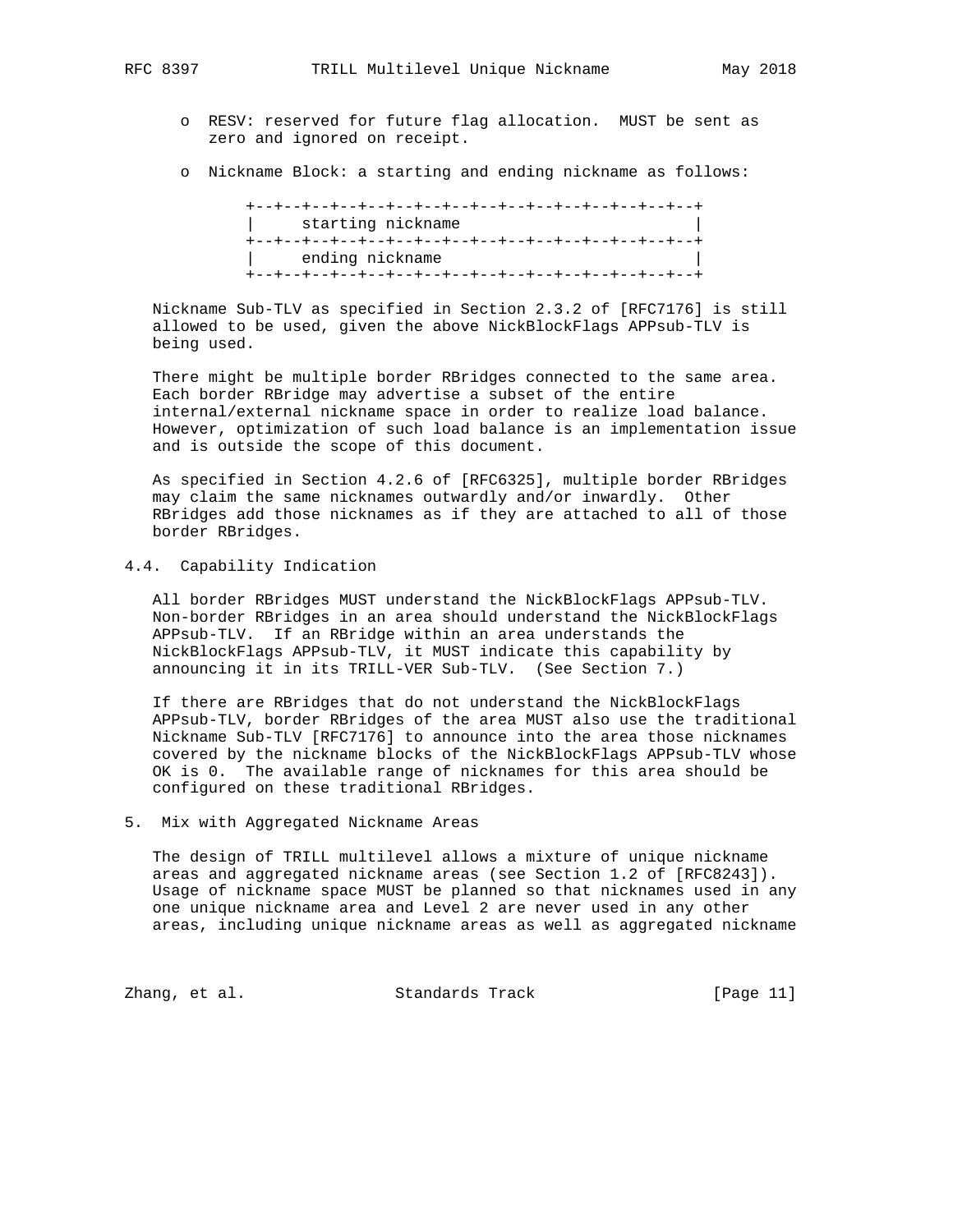areas. In other words, nickname reusage is merely allowed among aggregated nickname areas.

 Border RBridges of an aggregated area MUST announce nicknames heard from Level 2 into their area like just like a unique nickname border RBridge. However, these RBridges do not announce nicknames of their area into Level 2.

 Each border RBridge of the aggregated areas will appear on the global tree, as specified in Section 4.1, as a single node. The global trees for unique nickname areas span unique nickname areas and Level 2 but never reach the inside of aggregated areas.

6. Security Considerations

 Since TRILL multilevel uses the existing IS-IS multilevel facilities [IS-IS], flooding of control traffic for link-state information is automatically confined to a Level 1 area or to Level 2 (except for limited types of information that can be specifically flagged for wider flooding). This addresses the TRILL scalability issues as specified in Section 2 of [RFC8243], and also, except for the wider flooding case, this confines the scope of the effects of malicious events that could be communicated through the link state. However, due to the fact that unique nickname areas share a common nickname space, border RBridges still have to leak nickname information between levels. Such leaking means that nickname-related events in one area can affect other areas.

 For this purpose, border RBridges need to fabricate the nickname announcements as specified in Section 4.3. Malicious devices may also fake the NickBlockFlags APPsub-TLV to announce a range of nicknames. By doing this, the attacker can attract TRILL data packets that were originally sent to a bunch of other RBridges. For this reason, RBridges SHOULD be configured to use the IS-IS Authentication TLV (10) in the IS-IS PDUs, particularly those containing the NickBlockFlags APPsub-TLV, so that IS-IS security [RFC5310] can be used to authenticate those PDUs and discard them if they are forged.

 If border RBridges do not prune multi-destination distribution tree traffic in Data Labels that are configured to be area local, then traffic that should have been contained within an area might be wrongly delivered to end stations in that Data Label in other areas. That is, the Data Label would no longer be area local. This would generally violate security constraints that require traffic to be delivered only to end stations in that Data Label in a single area.

For general TRILL Security Considerations, see [RFC6325].

Zhang, et al. Standards Track [Page 12]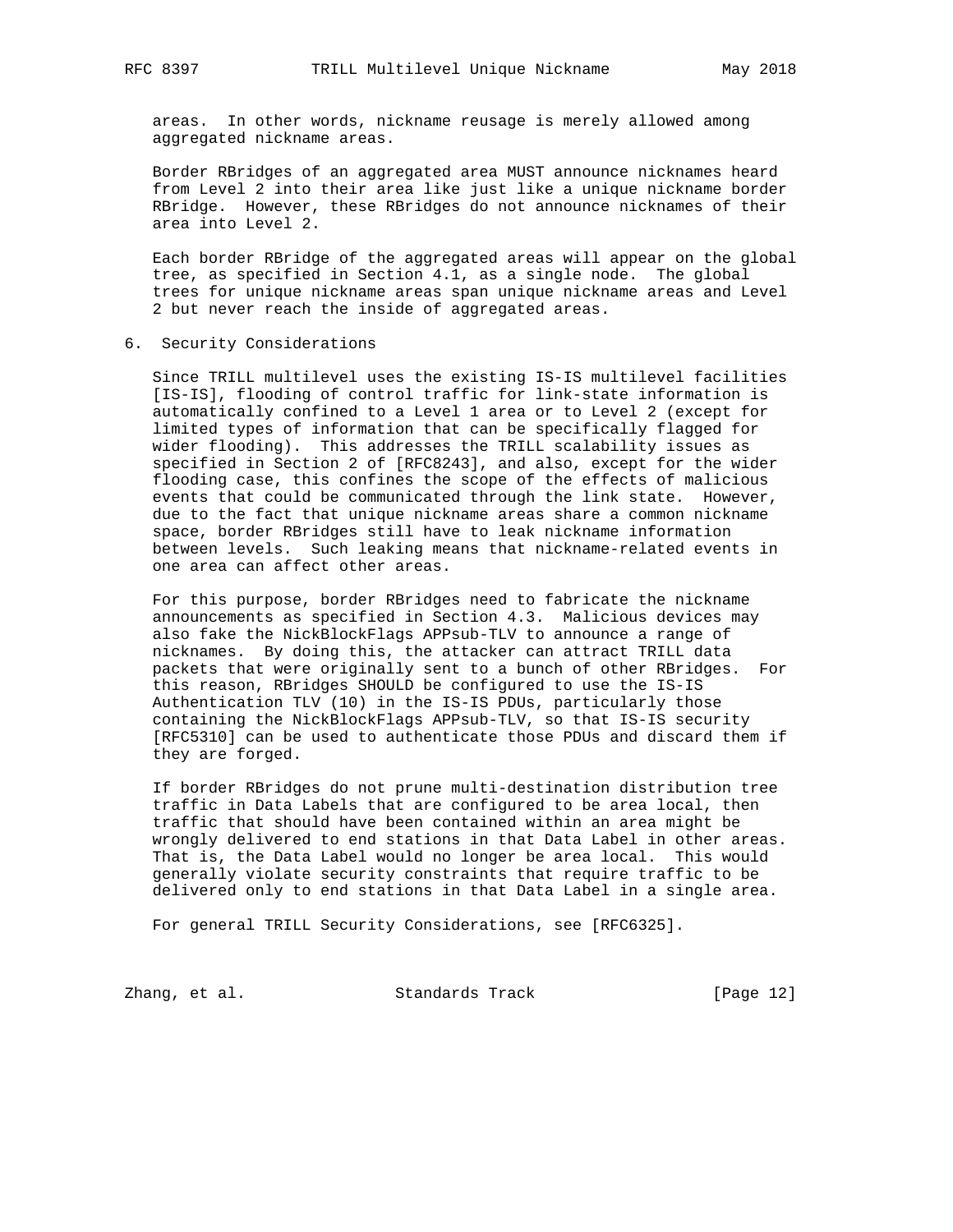## 7. IANA Considerations

 IANA has registered a new flag bit under the "TRILL-VER Sub-TLV Capability Flags" registry.

| Bit | Description |                                      |  | Reference |
|-----|-------------|--------------------------------------|--|-----------|
|     |             |                                      |  |           |
| Б.  | APPsub-TLV  | Able to handle the<br>NickBlockFlags |  | RFC 8397  |

 IANA has assigned a new type for the NickBlockFlags APPsub-TLV from the range available below 256 and add the following entry to the "TRILL APPsub-TLV Types under IS-IS TLV 251 Application Identifier 1" registry as follows:

| Type | Name                    | Reference |
|------|-------------------------|-----------|
|      |                         |           |
| 2.4  | NickBlockFlags RFC 8397 |           |

## 8. References

- 8.1. Normative References
	- [RFC2119] Bradner, S., "Key words for use in RFCs to Indicate Requirement Levels", BCP 14, RFC 2119, DOI 10.17487/RFC2119, March 1997, <https://www.rfc-editor.org/info/rfc2119>.
	- [RFC6325] Perlman, R., Eastlake 3rd, D., Dutt, D., Gai, S., and A. Ghanwani, "Routing Bridges (RBridges): Base Protocol Specification", RFC 6325, DOI 10.17487/RFC6325, July 2011, <https://www.rfc-editor.org/info/rfc6325>.
	- [RFC7172] Eastlake 3rd, D., Zhang, M., Agarwal, P., Perlman, R., and D. Dutt, "Transparent Interconnection of Lots of Links (TRILL): Fine-Grained Labeling", RFC 7172, DOI 10.17487/RFC7172, May 2014, <https://www.rfc-editor.org/info/rfc7172>.
	- [RFC7176] Eastlake 3rd, D., Senevirathne, T., Ghanwani, A., Dutt, D., and A. Banerjee, "Transparent Interconnection of Lots of Links (TRILL) Use of IS-IS", RFC 7176, DOI 10.17487/RFC7176, May 2014, <https://www.rfc-editor.org/info/rfc7176>.

Zhang, et al. Standards Track [Page 13]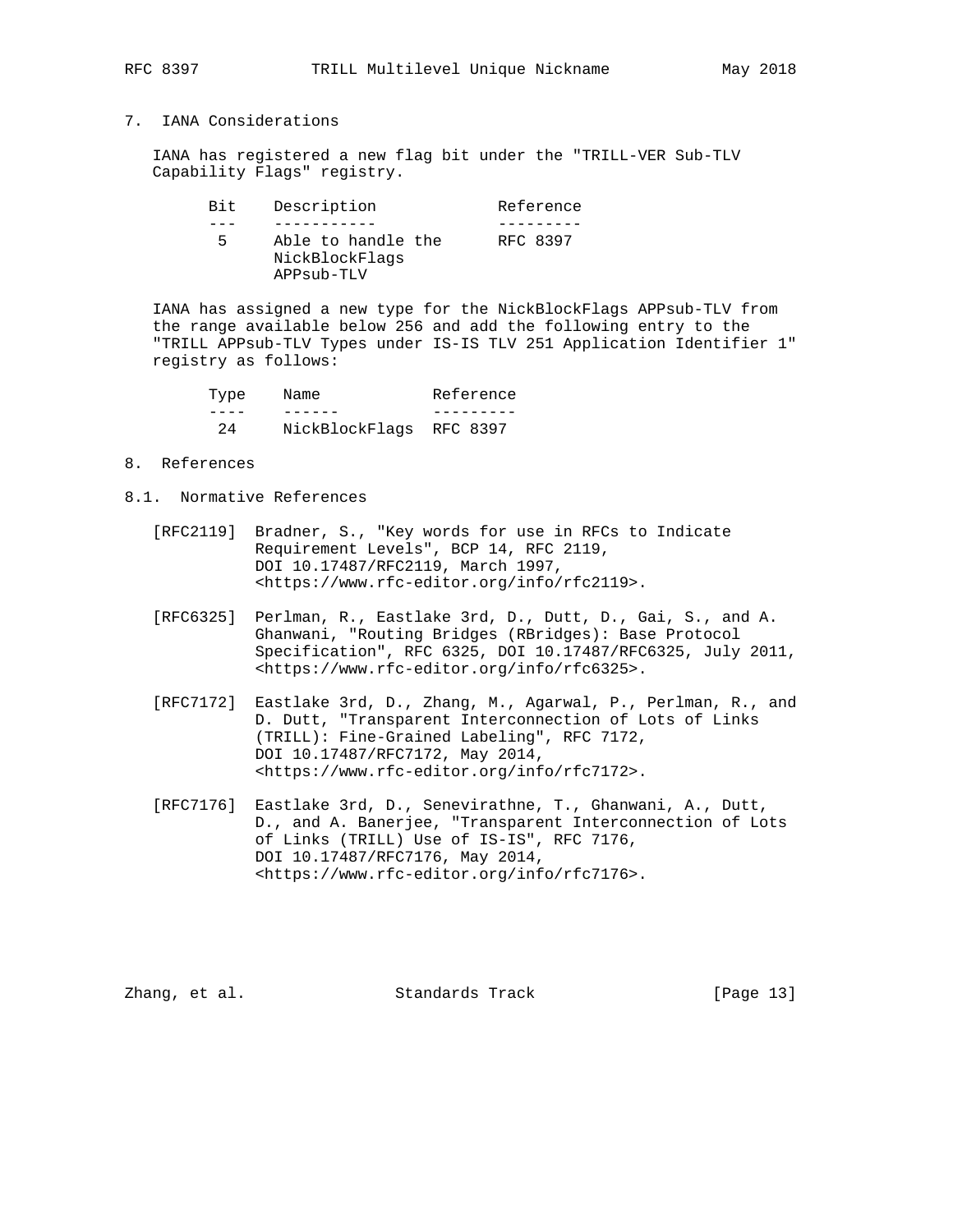- [RFC7177] Eastlake 3rd, D., Perlman, R., Ghanwani, A., Yang, H., and V. Manral, "Transparent Interconnection of Lots of Links (TRILL): Adjacency", RFC 7177, DOI 10.17487/RFC7177, May 2014, <https://www.rfc-editor.org/info/rfc7177>.
- [RFC7968] Li, Y., Eastlake 3rd, D., Hao, W., Chen, H., and S. Chatterjee, "Transparent Interconnection of Lots of Links (TRILL): Using Data Labels for Tree Selection for Multi- Destination Data", RFC 7968, DOI 10.17487/RFC7968, August 2016, <https://www.rfc-editor.org/info/rfc7968>.
- [RFC8174] Leiba, B., "Ambiguity of Uppercase vs Lowercase in RFC 2119 Key Words", BCP 14, RFC 8174, DOI 10.17487/RFC8174, May 2017, <https://www.rfc-editor.org/info/rfc8174>.
- [IS-IS] International Organization for Standardization, "Information technology -- Telecommunications and information exchange between systems -- Intermediate System to Intermediate System intra-domain routeing information exchange protocol for use in conjunction with the protocol for providing the connectionless-mode network service (ISO 8473)", ISO/IEC 10589:2002, Second Edition, November 2002.
- 8.2. Informative References
	- [SingleN] Zhang, M., Eastlake, D., et al, "Transparent Interconnection of Lots of Links (TRILL) Single Area Border RBridge Nickname for Multilevel", draft-ietf-trill multilevel-single-nickname-05, Work in Progress, January 2018.
	- [RFC5310] Bhatia, M., Manral, V., Li, T., Atkinson, R., White, R., and M. Fanto, "IS-IS Generic Cryptographic Authentication", RFC 5310, DOI 10.17487/RFC5310, February 2009, <https://www.rfc-editor.org/info/rfc5310>.
	- [RFC7356] Ginsberg, L., Previdi, S., and Y. Yang, "IS-IS Flooding Scope Link State PDUs (LSPs)", RFC 7356, DOI 10.17487/RFC7356, September 2014, <https://www.rfc-editor.org/info/rfc7356>.
	- [RFC7780] Eastlake 3rd, D., Zhang, M., Perlman, R., Banerjee, A., Ghanwani, A., and S. Gupta, "Transparent Interconnection of Lots of Links (TRILL): Clarifications, Corrections, and Updates", RFC 7780, DOI 10.17487/RFC7780, February 2016, <https://www.rfc-editor.org/info/rfc7780>.

Zhang, et al. Standards Track [Page 14]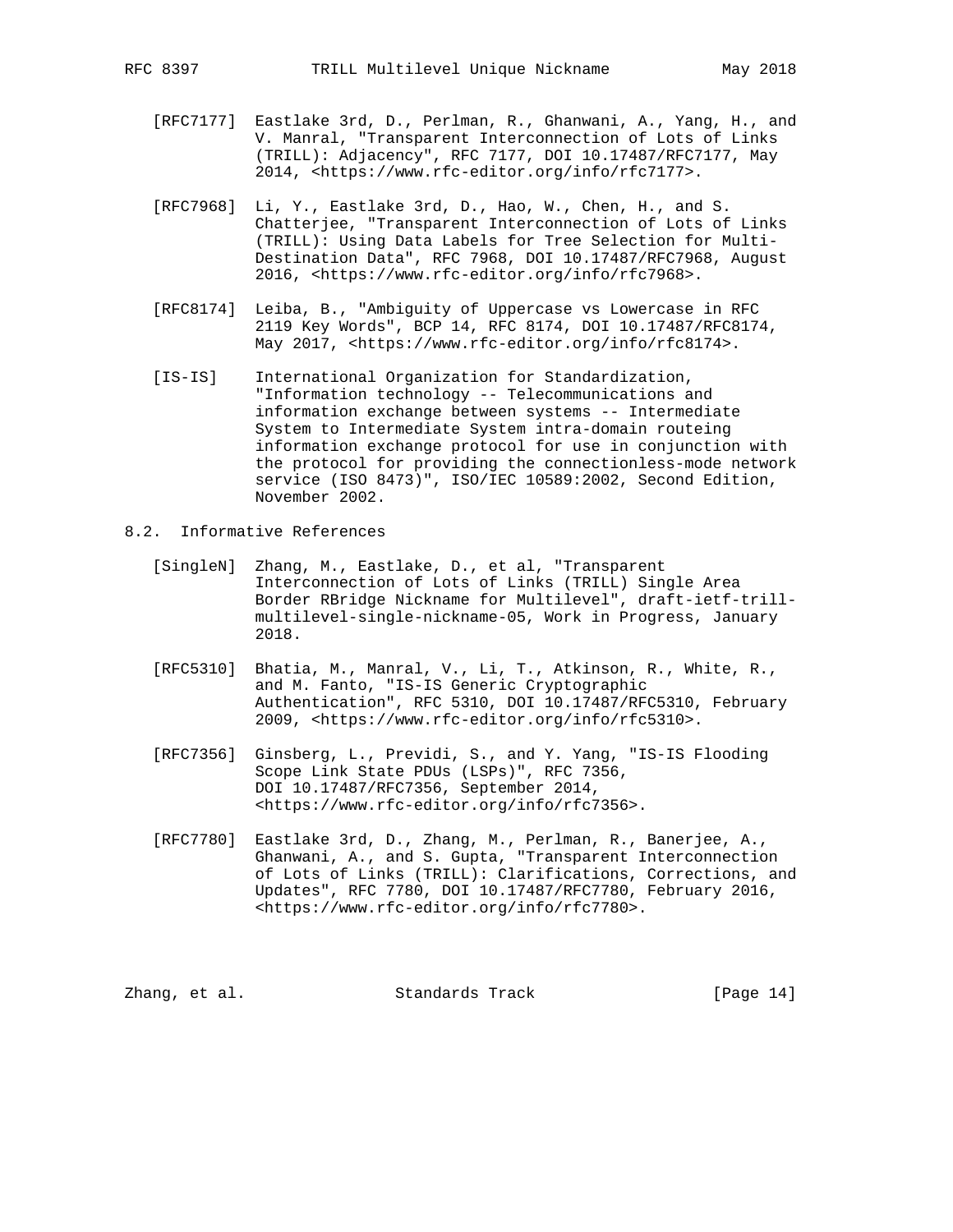[RFC8243] Perlman, R., Eastlake 3rd, D., Zhang, M., Ghanwani, A., and H. Zhai, "Alternatives for Multilevel Transparent Interconnection of Lots of Links (TRILL)", RFC 8243, DOI 10.17487/RFC8243, September 2017, <https://www.rfc-editor.org/info/rfc8243>. Contributors Margaret Cullen Painless Security 14 Summer St. Suite 202 Malden, MA 02148 United States of America Email: margaret@painless-security.com Authors' Addresses Mingui Zhang Huawei Technologies No. 156 Beiqing Rd., Haidian District Beijing 100095 China Phone: +86-13810702575 Email: zhangmingui@huawei.com Donald Eastlake 3rd Huawei Technologies 155 Beaver Street Milford, MA 01757 United States of America Phone: +1-508-333-2270 Email: d3e3e3@gmail.com

 Radia Perlman Dell EMC 176 South Street Hopkinton, MA 01748 United States of America

Email: radia@alum.mit.edu

Zhang, et al. Standards Track [Page 15]